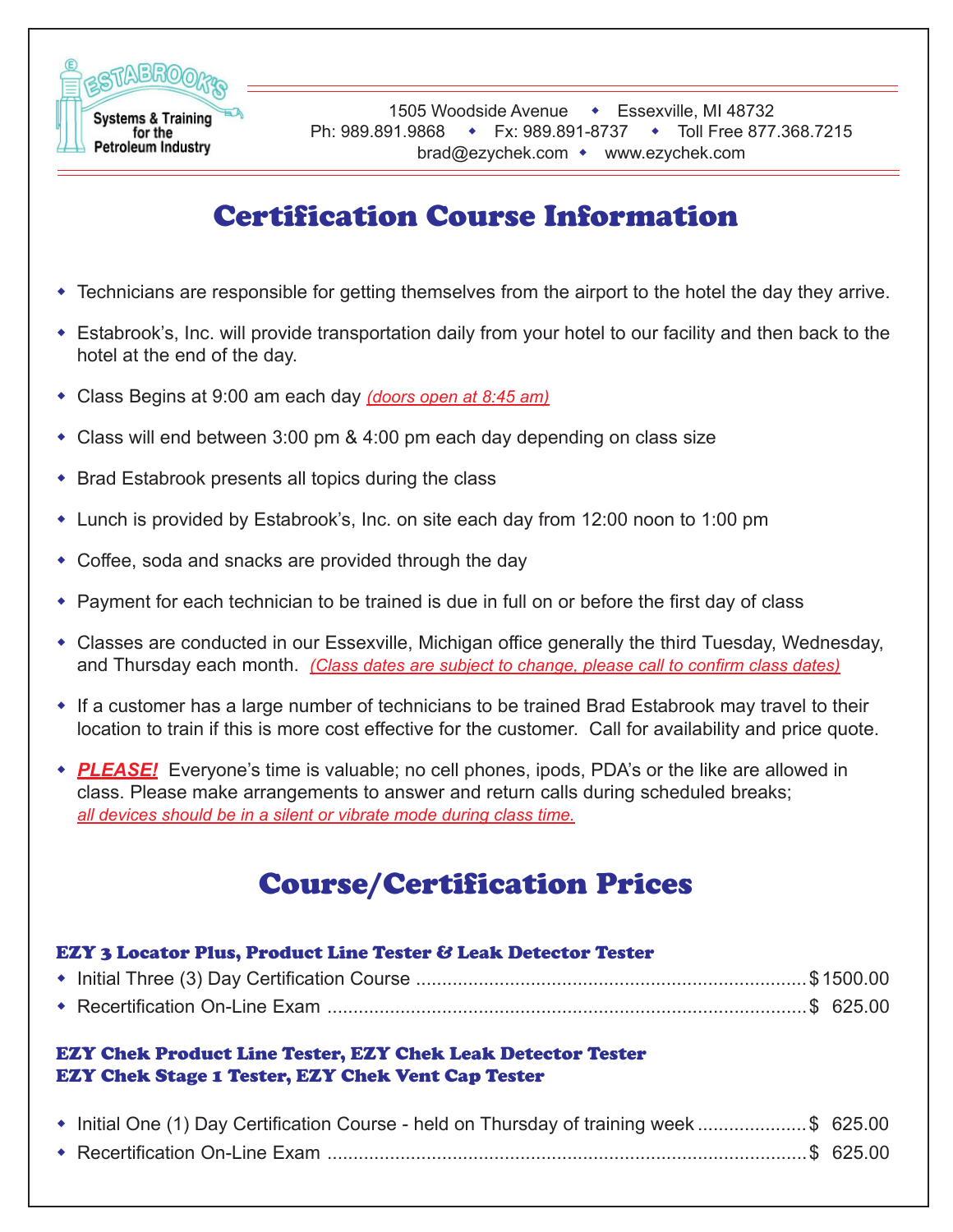

## Certification Course Outline

## Day  $\mathbf{1}$  =

- $\cdot$  Introduction
- Operation & maintenance of the EZY 3 Locator Plus Non-Volumetric Tank Tightness Method.
- Pumping Systems & Basic Tank Systems
- Testing Criteria
- Principle of Operation
- Protocol, Tank Limitations, Pressure Sensor Operations & Blower Procedures
- EZY 3 Locator Plus Terminology; Pressure Calculations.
- ◆ Hands On Training
- $\bullet$  Q & A

## Day  $2 =$

- **\*** Review
- Water Sensor, Determining Test Length & Testing Criteria
- Product Line Testing, Data Collection, Leak Detector Tester instructions & ISO Plug Instructions.
- Field Induced Variables
- Personal safety, Site Safety,
- Determining a leak, a Pass or Fail Test
- Hands On Training
- $\bullet$  Q & A

## Day 3  $=$

- Review
- Equipment Assembly
- ◆ Stage 1 Testing, Pressure Vent Cap Testing
- ◆ Hands on Training
- Overview/Course Review
- Written Exam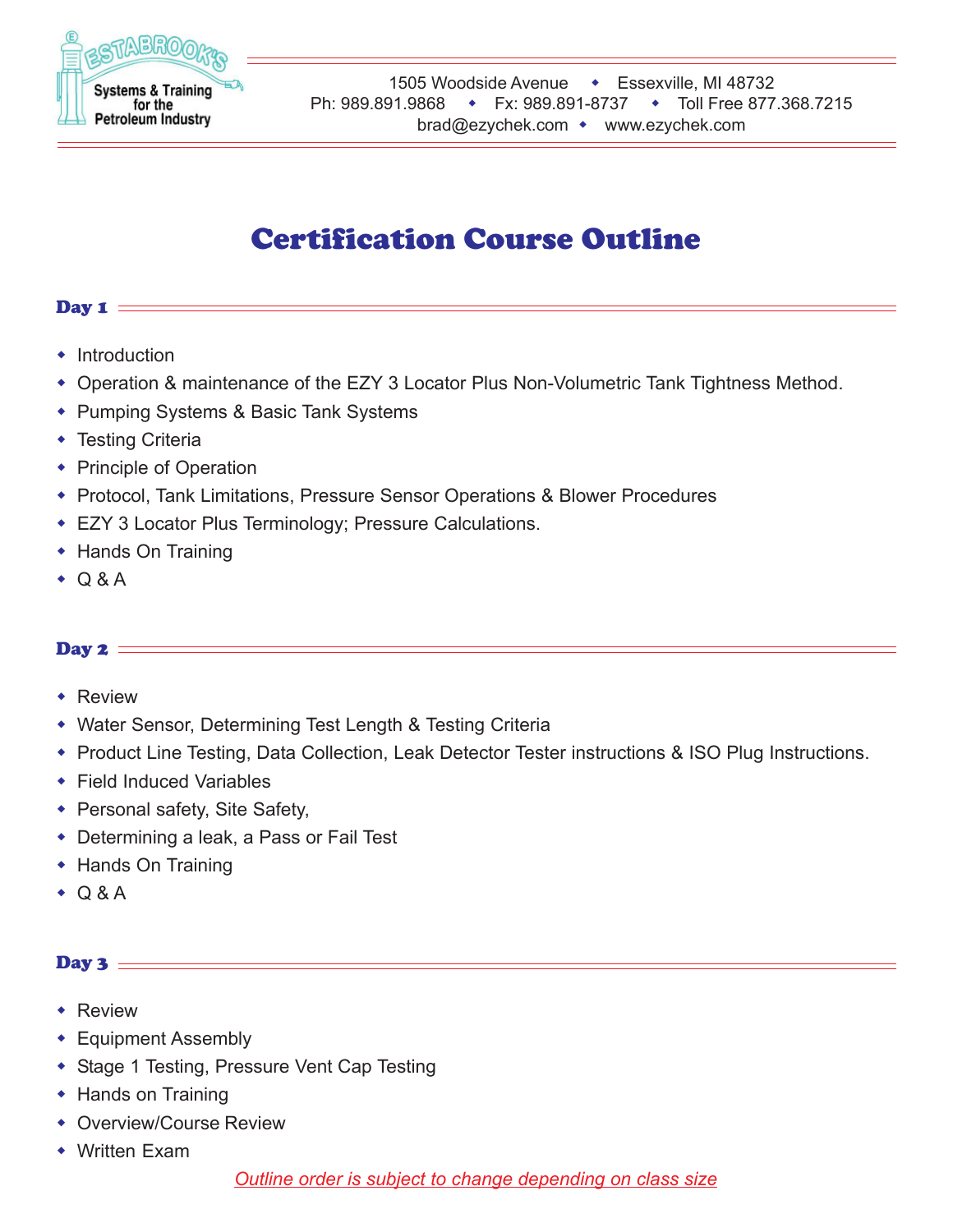

## Certification Course Exam

## Test Description  $\equiv$

- The exam is a combination of information taken form the 3rd party Evaluation and the EZY 3 Locator Plus operations Manual. The format of the test consists of essay questions and the completion of Estabrook Data Sheets.
- The test content covers what a technician needs to do to prepare and test a tank and/or line out in the field; home heating oil or gas station location
- The test is given after completion of the 3-day training course. The instructor is in the room while the technicians are given the exam to monitor activity. The tests are graded as soon as the technicians have completed the exam.
- $\bullet$  A technician is not allowed to miss more than three (3) questions on the exam to achieve a passing grade and be certified by Estabrook's, Inc.

## Certification Information

- Certifications are issued following course completion and passing the exam.
- Certifications are valid for two years.
- Recertification exams may be taken on-line and can be found on our website www.ezychek.com.
- Recertification fee is \$625.00 per technician.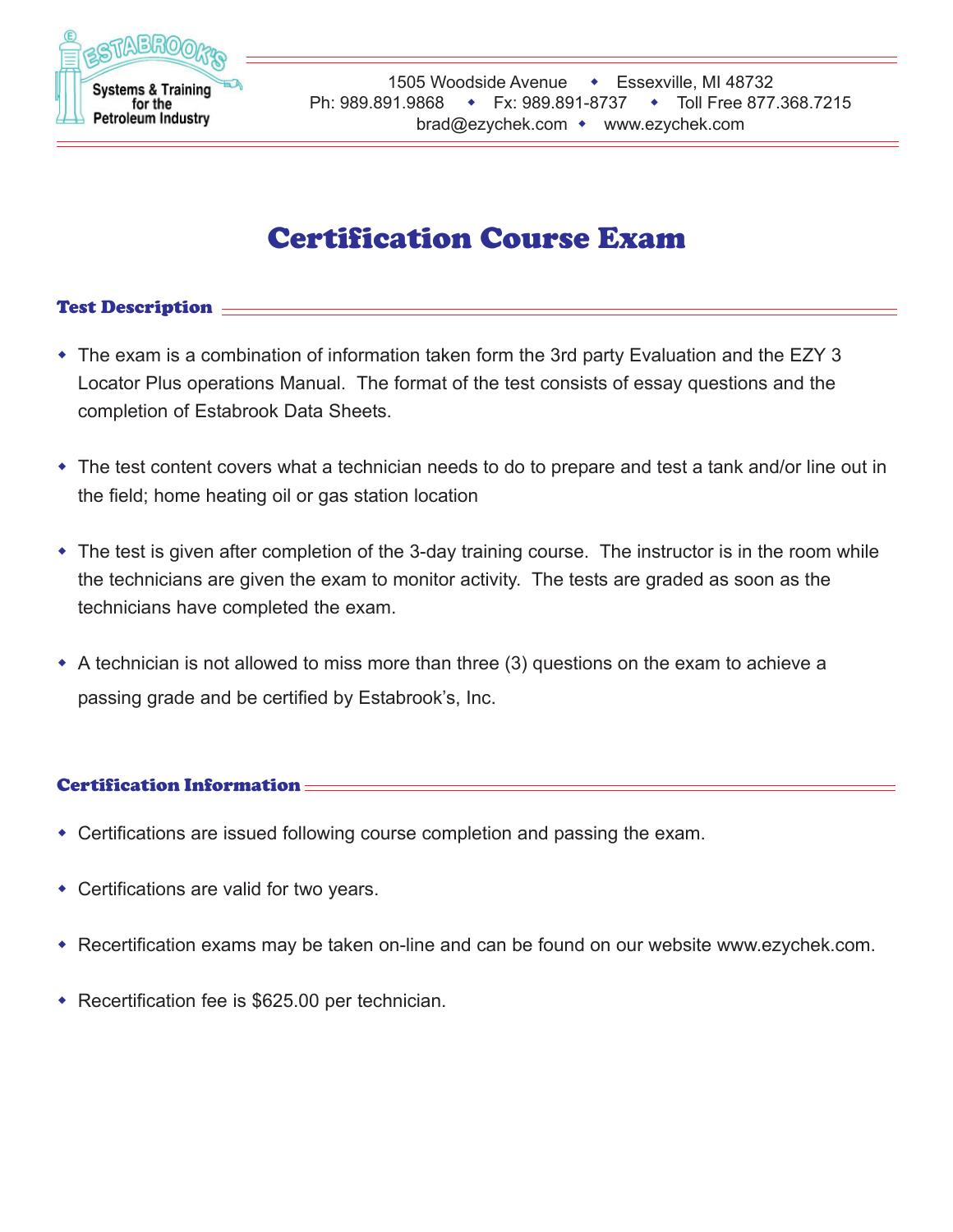

## Hotel Accommodations



*Double Tree Bay City-River Front* 1 Wenonah Park Place

> Bay City, Michigan 48708 Reservations: 1-800-222-8733

Front Desk: 989-891-6000 Fax: 989-891-9680

#### www.doubletree.com

*The Doubletree Bay City-River Front is conveniently located In Downtown Bay City Two miles east of I- 75 off of US-10 just 15 miles from the MBS International airport. Free airport shuttle is provided by the Doubletree.*

## Driving Directions from MBS International Airport:

- Turn **right** onto **Garfield Rd.....................................** 4.4 mi
- Turn **right** to merge onto **US-10 E ...........................** 7.1 mi
- Continue on **M-25** over river ..................................... 3.3 mi
- Turn **left** at first light onto **Saginaw St. ......................** .2 mi
- Turn **left** onto **6th St. .................................................**2 blks

Entry is straight ahead.

## Hotel Features:

- Riverfront Grille & Lounge
- Room Service
- Complimentary High-Speed Internet Access
- Heated Indoor Pool & Whirlpool
- ◆ Fitness Center
- Accessible Rooms Available
- ◆ Free Parking
- Business Center

#### Room Features:

- ◆ 150 Rooms
- ◆ 3 Suites
- ◆ Clock Radio
- Coffeemaker
- ◆ Free High-Speed Internet
- Iron & Ironing Board
- ◆ Hair Dryers
- Workdesk
- Non Smoking

## River front Grille & Lounge:

An upscale yet casual Riverfront restaurant featuring seasonal outdoor seating, and a full bar.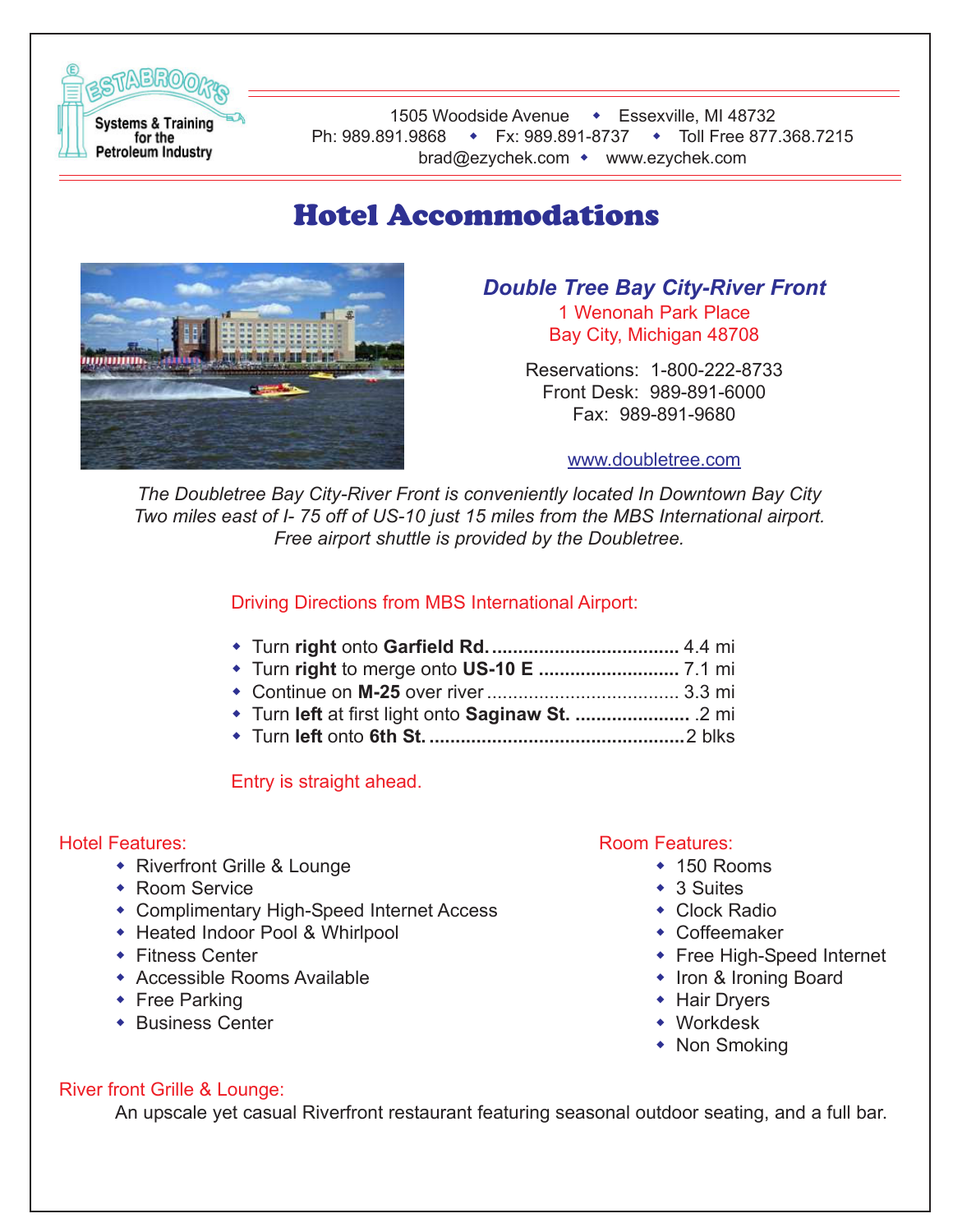

## Hotel Accommodations



*Quality Inn & Suites* 4105 East Wilder Road Bay City, Michigan 48706

Reservations: 1-888-228-2800 Front Desk: 989-667-7050 Fax: 989-667-7050

www.choicehotels.com/QualityInn/BayCity

*The Quality Inn & Suites is conveniently located Off I-75 at exit #164 just 15 miles from the MBS International airport. Quality Inn & Suites is in the same complex as the Bay City Mall and Bay City 8 Cinemas*

Driving Directions from MBS International Airport:

- Turn **right** onto **Garfield Rd.....................................** 4.4 mi
- Turn **right** to merge onto **US-10 E ...........................** 7.1 mi
- Exit onto **I-75 N/US-23 N** toward Macinac Bridge .... 1.5 mi
- Take exit **164** toward **Wilder Rd/Kawkawlin/M-13 ....** .5 mi
- Merge onto **M-13 Conn. N .......................................** 276 ft.
- Turn **right** onto **E. Wilder Road..............................** .2.5 mi
- Turn **left** onto **State St................................................** .1 mi

Turn right into the mall complex, turn right into Quality Inn & Suites lot

## Hotel Features:

- ◆ Free Hot Breakfast
- Luxury Bedding
- **\*** Free Preium WIFI
- ◆ Heated Indoor Pool & Whirlpool
- Accessible Rooms Available
- ◆ Free Parking
- Smoke Free Hotel

## Room Features:

- Microwave
- **\*** Refrigerators
- Flat Screen TV
- Coffeemaker
- **Iron & Ironing Board**
- ◆ Hair Dryers
- Workdesk
- Non Smoking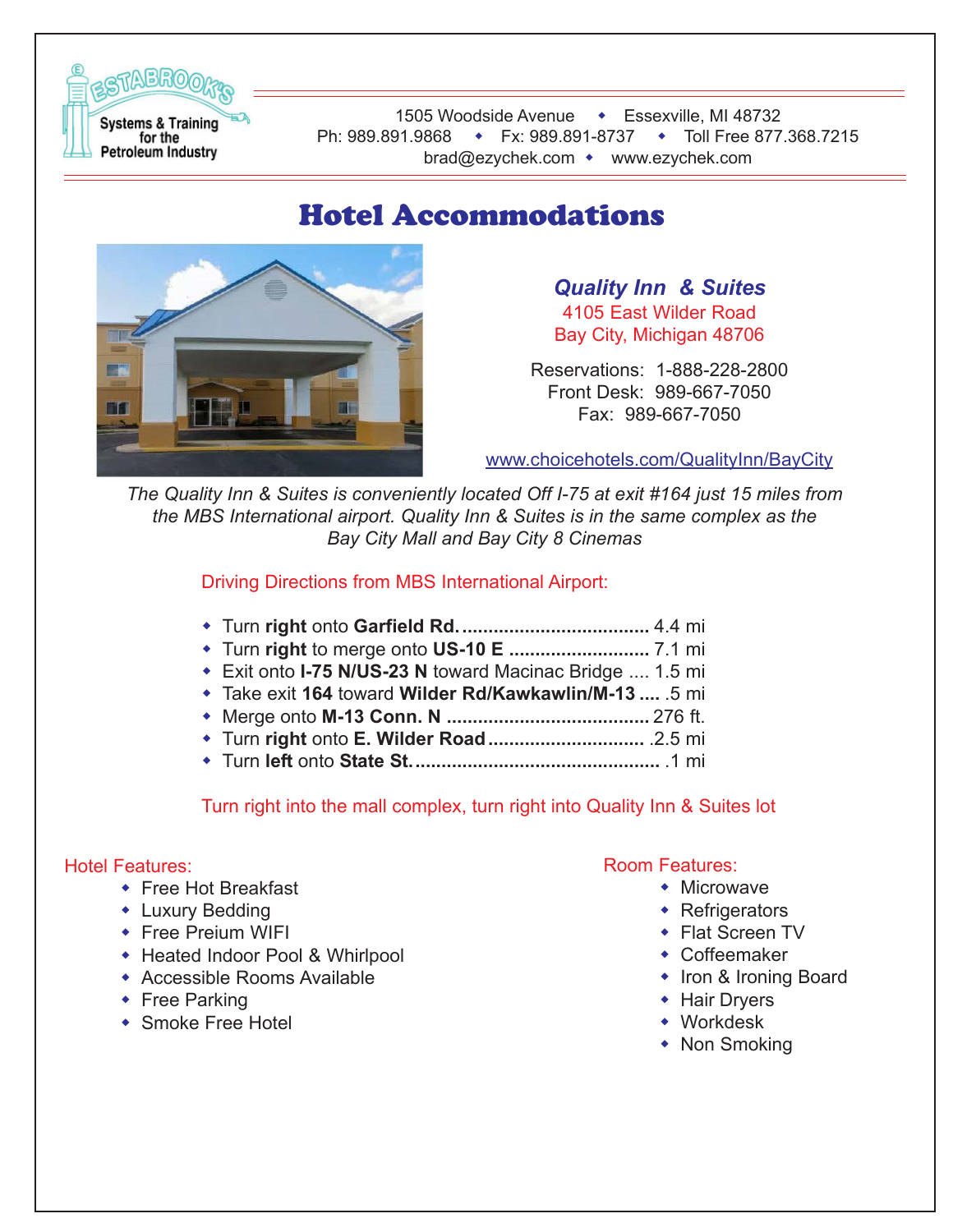

## Hotel Accommodations



*Holiday Inn Express Hotel & Suites - Bay City*

3959 Traxler Court Bay City, Michigan 48706

Reservations: 877-863-4780 Front Desk: 989-667-3800 Fax: 989-667-3900

#### www.hiexpress.com

*The Holiday Inn Express Hotel & Suites of Bay City is conveniently located Off I-75 at exit #164 just 15 miles from the MBS International airport.*

Driving Directions from MBS International Airport:

- Turn **right** onto **Garfield Rd.....................................** 4.4 mi
- Turn **right** to merge onto **US-10 E ...........................** 7.1 mi
- Exit onto **I-75 N/US-23 N** toward Macinac Bridge .... 1.5 mi
- Take exit **164** toward **Wilder Rd/Kawkawlin/M-13 ....** .5 mi
- Merge onto **M-13 Conn. N .......................................** 276 ft.
- Turn **right** onto **E Wilder Rd. .....................................** .4 mi
- Turn **first left** onto **Traxler Court.............................** .07 mi

Hotel is set back off of the road on the right

## Hotel Features:

- High-Speed Internet Access
- ◆ Free Breakfast
- ◆ Free Parking
- ◆ Heated Indoor Pool
- Accessible Rooms Available

## Room Features:

- Microwave
- ◆ Refrigerator
- Flat Screen TV
- Coffeemaker
- High-Speed Internet Access
- ◆ Free Local Calls
- **+ Hair Dryers**
- Workdesk

## Complimentary Breakfast:

When you stay with us in Bay City, Michigan, our hotel is proud to serve you a free hot breakfast every morning at the Express Start breakfast bar, which serves delicious items like eggs, omelets, fresh fruit, yogurts and our world-famous cinnamon rolls.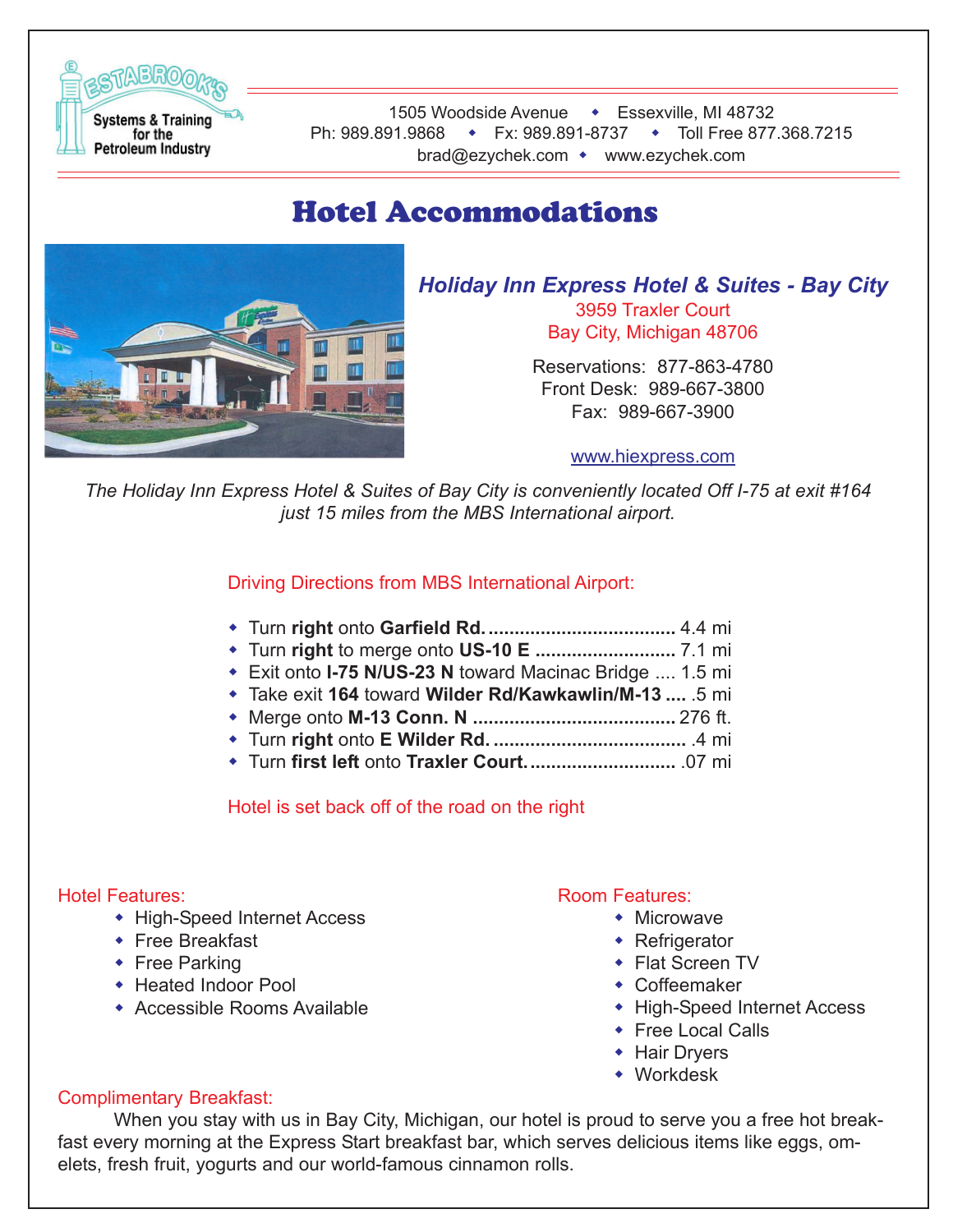

## Hotel Accommodations



*Courtyard by Marriott - Bay City* 2 East Main Street Bay City, Michigan 48708

Front Desk/Reservations: 989-778-1800 Fax: 989-667-7050

www.marriott.com/Bay-City

*The Courtyard Bay City is conveniently located Off I-75 just 15 miles from the MBS International airport. Court by Marriott-Bay City is located in uptown*

Driving Directions from MBS International Airport:

| • Merge onto US-10 E (ramp on the left to Bay City)  7 mi                                                       |
|-----------------------------------------------------------------------------------------------------------------|
|                                                                                                                 |
|                                                                                                                 |
|                                                                                                                 |
|                                                                                                                 |
|                                                                                                                 |
| the contract of the contract of the contract of the contract of the contract of the contract of the contract of |

Turn **right** onto E Main St........................................ .0.1 mi

#### Hotel will be on your left

#### Hotel Features:

- Continental Breakfast\*
	- *\*starting at \$4.00*
- Full Breakfast\* *\*starting at \$9.00*
- Luxury Bedding
- **\*** Free Preium WIFI
- Heated Indoor Pool & Whirlpool
- ◆ Fitness Center
- Accessible Rooms Available
- ◆ Free Parking
- Smoke Free Hotel

## Room Features:

- Microwave
- **\*** Refrigerators
- ◆ Flat Screen TV
- Coffeemaker
- Iron & Ironing Board
- ◆ Hair Dryers
- Workdesk
- Non Smoking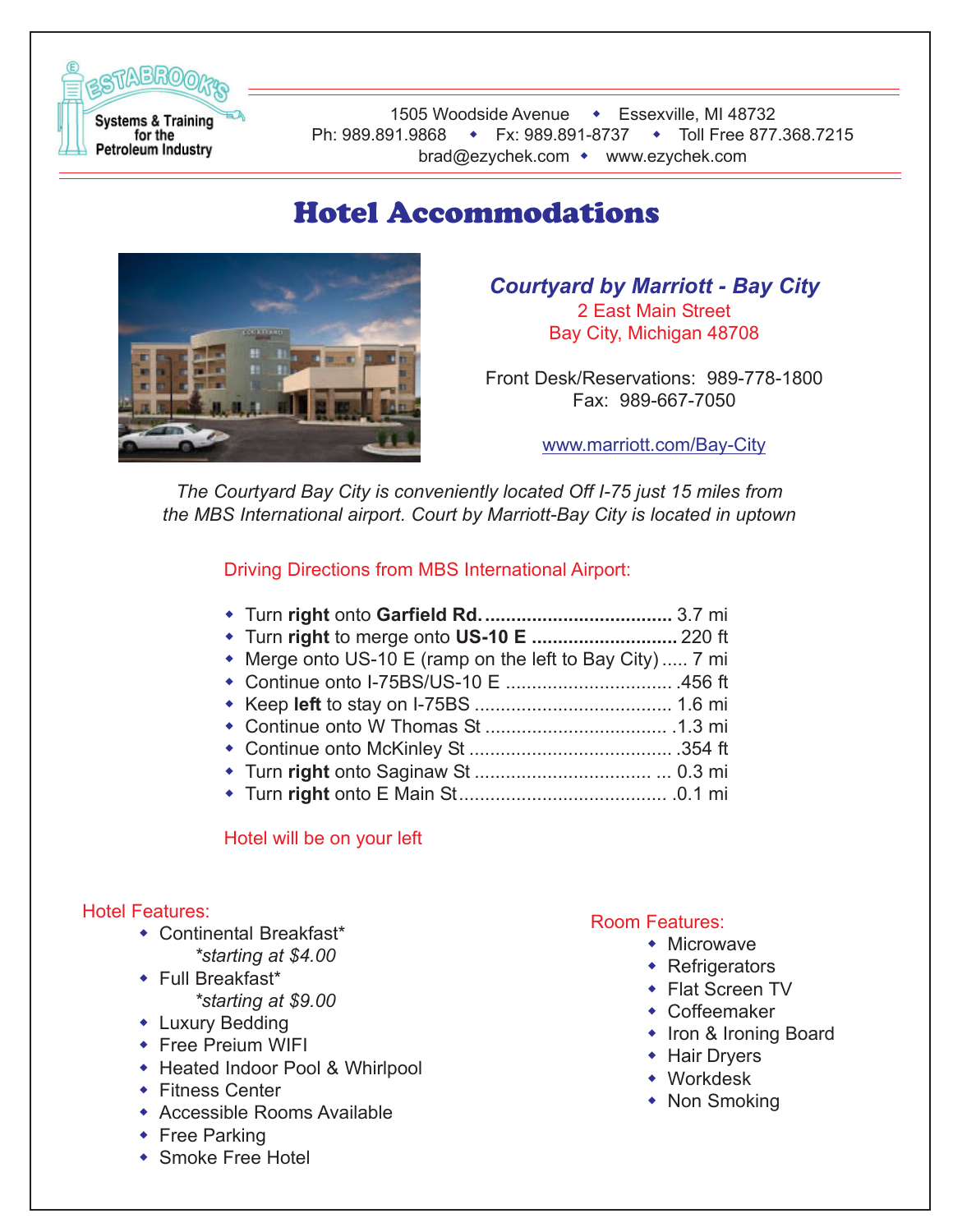

## Hotel Accommodations



*Comfort Inn Bay City - RiverFront* 501 Saginaw Street Bay City, Michigan 48708

> Front Desk/: 989-892-3501 Fax: 989-667-3900

www.choicehotels.com/ComfortInn/BayCity

*Our Bay City, MI hotel is located off Interstate 75 just minutes from Saginaw Valley State University and Delta College. Our convenient location offers easy access to a variety of restaurants, pubs, antique shops and area attractions, including downtown Bay Cit*

Driving Directions from MBS International Airport:

|--|--|--|--|

- Turn **right** to merge onto **US-10 E ............................** 220 ft
- Merge onto US-10 E (ramp on the left to Bay City) ..... 7 mi
- Continue onto I-75BS/US-10 E ................................ .456 ft
- Keep **left** to stay on I-75BS ...................................... 1.6 mi
- Continue onto W Thomas St ................................... .1.3 mi
- Continue onto McKinley St ....................................... .354 ft
- Turn **Left** onto Saginaw St..................................... ... 175 ft

## Hotel will be on your left

## Hotel Features:

- High-Speed Internet Access
- ◆ Free Hot Breakfast
- ◆ Free Parking
- Heated Indoor Pool
- ◆ Fitness Center
- Accessible Rooms Available

## Room Features:

- Microwave
	- ◆ Refrigerator
	- Flat Screen TV
	- Coffeemaker
	- High-Speed Internet Access
	- ◆ Free Local Calls
	- **+ Hair Dryers**
	- Workdesk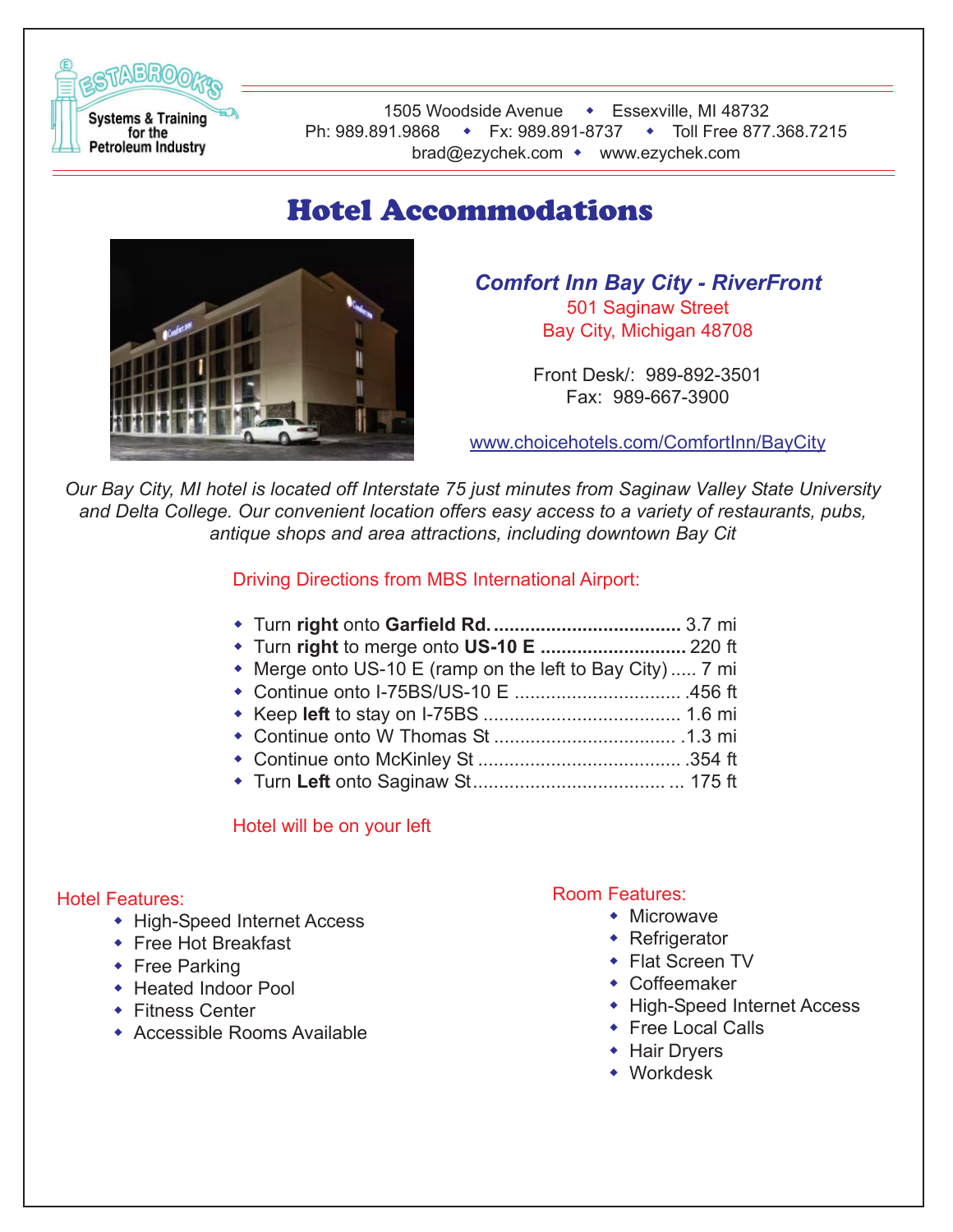

## Transportation

## MBS International Airport - (MBS)

Located in Freeland, Michigan located 15 miles from our facility and hotels. Most flights to MBS will connect in Detroit (DTW) and then fly into MBS.

*We reccomend taking the connecting flight from DTW to MBS as the drive from Detroit can be upwards of 3 hours depending on the time of day and rush hour traffic.*

#### Airport Contact Information:

8500 Garfield Road # 101; Freeland, MI 48623; (989) 695-6322 www.mbsairport.org

#### Airlines at MBS

- United 800-241-6522
- Delta/Northwest Airlines 800-221-1212

#### MBS Ground Transportation

#### Rental Cars:

- Alamo: 989-695-9572 *-or-* www.Alamo.com
- Avis: 989-695-5333 *-or-* www.avis.com
- 
- Enterprise: 989-695-8800 *-or-* www.Enterprise.com
- 
- Hertz: 989-695-5587 *-or-* www.hertz.com
	-
- National: 989-695-5531 *-or-* www.NationalCar.com

#### Taxi Service:

- Greater Bay Cab Company 989-894-1118
- Griffin Taxi 989-770-2060
- Hey Yo! Taxi 989-671-4093

(approximate cost from MBS to your hotel is \$65.00)

- Estabrook's, Inc. will provide transportation daily from your hotel to our facility and then back to the hotel at the end of the day.
- Technicians are responsible for getting themselves from the airport to the hotel the day they arrive.